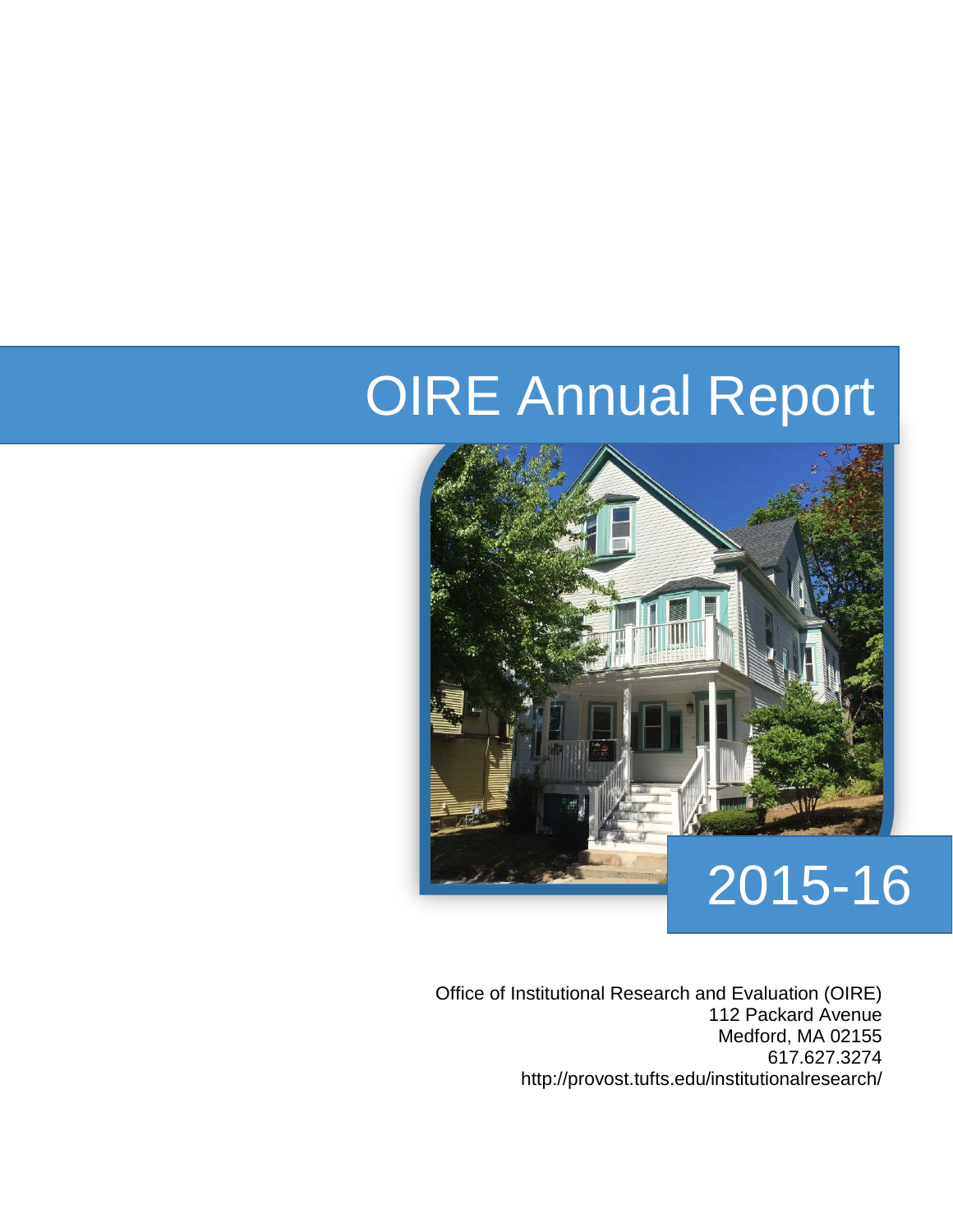## **Letter from the Associate Provost**

In 2015-16, the Office of Institutional Research and Evaluation (OIRE) continued to work diligently to meet ever-increasing demands. During the course of the fiscal and academic year, OIRE team members completed a variety of projects that ranged in complexity from simple data requests to the creation of several university-wide dashboards pulling together dozens of information sources. I am pleased that in the past year, OIRE was once again able to serve every school and division within the university.

Time and attention in 2015-16 was devoted to supporting several major initiatives and committees, many of which are detailed in this report. Of particular note is the office's work developing Tufts' first diversity dashboard. Together with the Chief Diversity Officer and the Assessment, Reporting and Dashboard subcommittee of the Diversity and Inclusion Working Group, OIRE created and implemented the public dashboard, which is featured on the [top-level diversity site](https://www.tufts.edu/strategic-themes/diversity-and-inclusion) at Tufts.edu. To ensure that the dashboard met the needs of the entire Tufts community, OIRE participated in several feedback forums with students, faculty and staff on the Medford and Boston campuses; sessions were held with the trustees and senior leadership as well. The dashboard currently includes information about the gender and race/ethnicity of faculty, staff and students; the geographic diversity of students; and undergraduate graduation rates. Future improvements for the dashboard include expanding the types of compositional data that are presented and the inclusion of trends over time.

Another major initiative at OIRE involved the release of results from the Tufts Attitudes about Sexual Conduct Survey (TASCS). Working closely with the Office of Equal Opportunity (OEO), OIRE created a detailed report of survey results, which was [published](http://oeo.tufts.edu/wp-content/uploads/TASCS-Report.pdf)  [on the OEO's website.](http://oeo.tufts.edu/wp-content/uploads/TASCS-Report.pdf) In addition, the office participated in a series of panel discussions hosted by President Monaco. These discussions were aimed at engaging the Tufts community around the survey results, and reached students, faculty, and administrators on all three campuses, as well as attendees of Parents' Weekend on the Medford campus. The findings were presented and discussed in a number of additional forums as well, including the Academic Council and the Women's Center.

During the course of the year the office experienced several transitions. In the fall of 2015, Katia Miller departed to assume a position with Boston Public Schools, and in the spring Jennifer May departed to attend graduate school. Don Smith and Steven Babbin were hired to fill the open positions. The entire office experienced a geographic transition as well; in March of 2016 OIRE moved out of 28 Sawyer Avenue, where it had been located for 47 years. We are now located at 112 Packard Avenue on the second and third floors.



*03/02/2016 – Medford/Somerville, Mass. – The Office of Institutional Research and Evaluation bids goodbye to 28 Sawyer Avenue, its home for over 40 years*

Sorting through and moving over 40 years of files was a substantial amount of work, but the staff worked together over the winter to get it done, and we are happily settled into the new space.

2015-16 was a productive and eventful year, and I look forward to seeing what 2016-17 will bring.

dun 91

Dawn Geronimo Terkla Associate Provost of Institutional Research, Assessment & Evaluation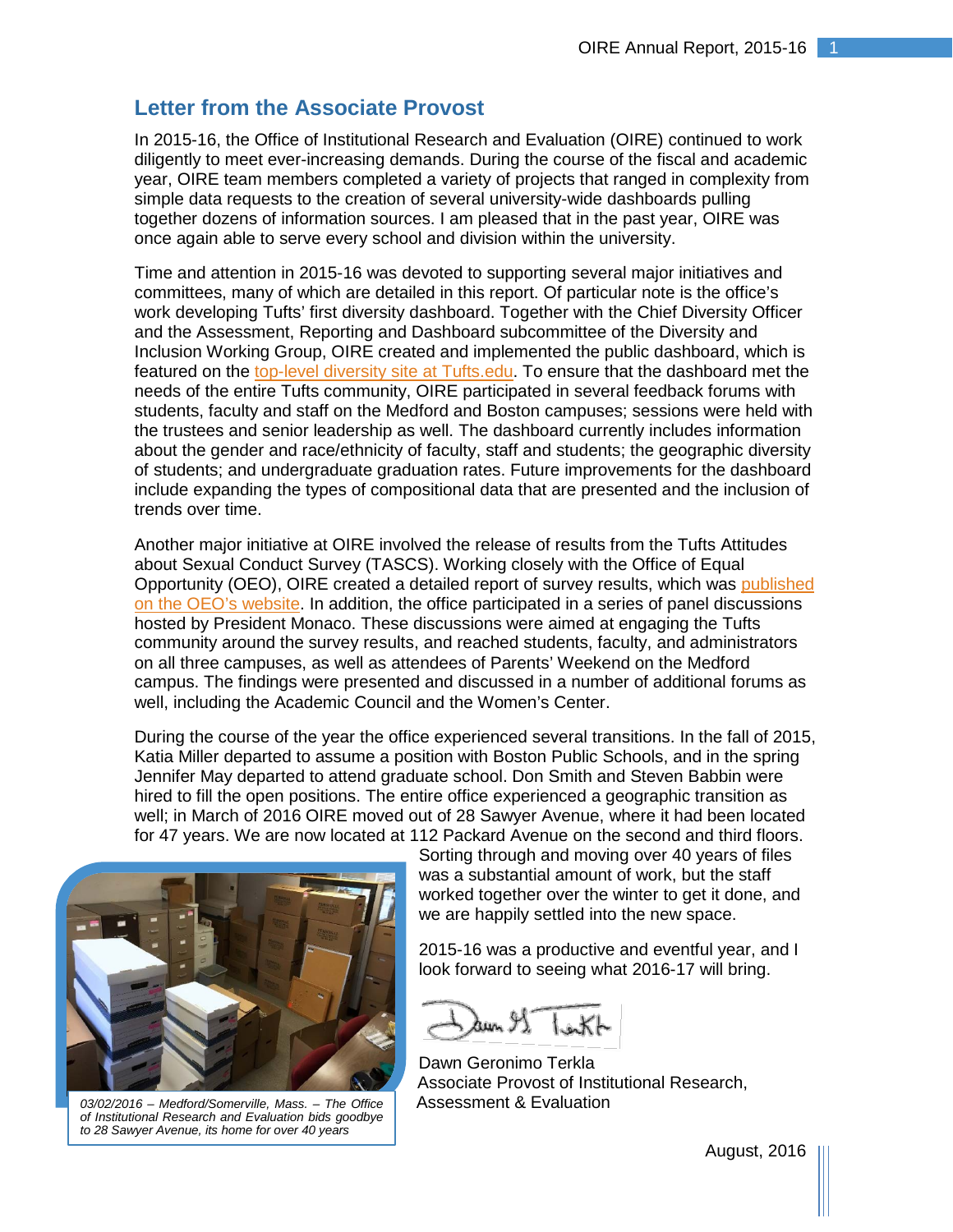### **Mission**

The Office of Institutional Research & Evaluation (OIRE) serves as a resource for the Tufts University community. We provide accurate and timely information to stakeholders across the university, and support informed planning and decision making at all levels.

## **Primary Functions**

OIRE's core activities include the following:

#### **Mandated reporting & accreditation**

OIRE manages many of the university‐wide federal reporting requirements, including the Integrated Postsecondary Education Data System (IPEDS) Surveys and the data disclosures mandated in the Higher Education Opportunity Act (HEOA). On a five- and ten-year cycle, the office spearheads the university's self-study for reaccreditation by the New England Association of Schools and Colleges (NEASC) and Commission on Institutions of Higher Education (CIHE); on an annual basis, the office prepares the NEASC Annual Report. OIRE also works to provide schools and academic departments the data needed to complete their own self‐studies for program review and reaccreditation.

#### **Tufts University** *Fact Book*

OIRE annually produces the Tufts University *Fact Book*, a compilation of basic information about Tufts, covering its history, programs, students, staff, facilities and finances. Updating it each year is a major undertaking that involves working with hundreds of individuals across the university. The final product is a comprehensive collection of information about Tufts.

#### **Survey research for the university community**

Survey research is an integral part of the work of OIRE. The office develops and conducts surveys for a wide variety of offices on campus, including annuallyadministered admissions, exit, and student experience surveys, alumni surveys, employer surveys, ad hoc projects on specific topics, and consortial surveys.

#### **Data requests and short-term projects**



OIRE is regularly called upon to assist university stakeholders in answering questions about the university. These questions range from simple enrollment inquiries to more complex analyses on particular topics. OIRE also responds to a large number of data requests from external agencies such as University & College Accountability Network (U-CAN), Boston Business Journal (BBJ), and Thomson Reuters, and provides data to a variety of rankings agencies like U.S. News and World Report, Peterson's, Times Higher Education, and QS. In addition, OIRE annually facilitates the collection and reporting of faculty compensation data to the American Association of University Professors (AAUP) and the College & University Personnel Association (CUPA).

#### **Dashboards, Risk Register, and other university-level undertakings**

In conjunction with the trustees and the Offices of the President and Provost, OIRE develops, collects, organizes, monitors and maintains university- and school-level strategic indicators. Some examples of this work include the University Dashboard, the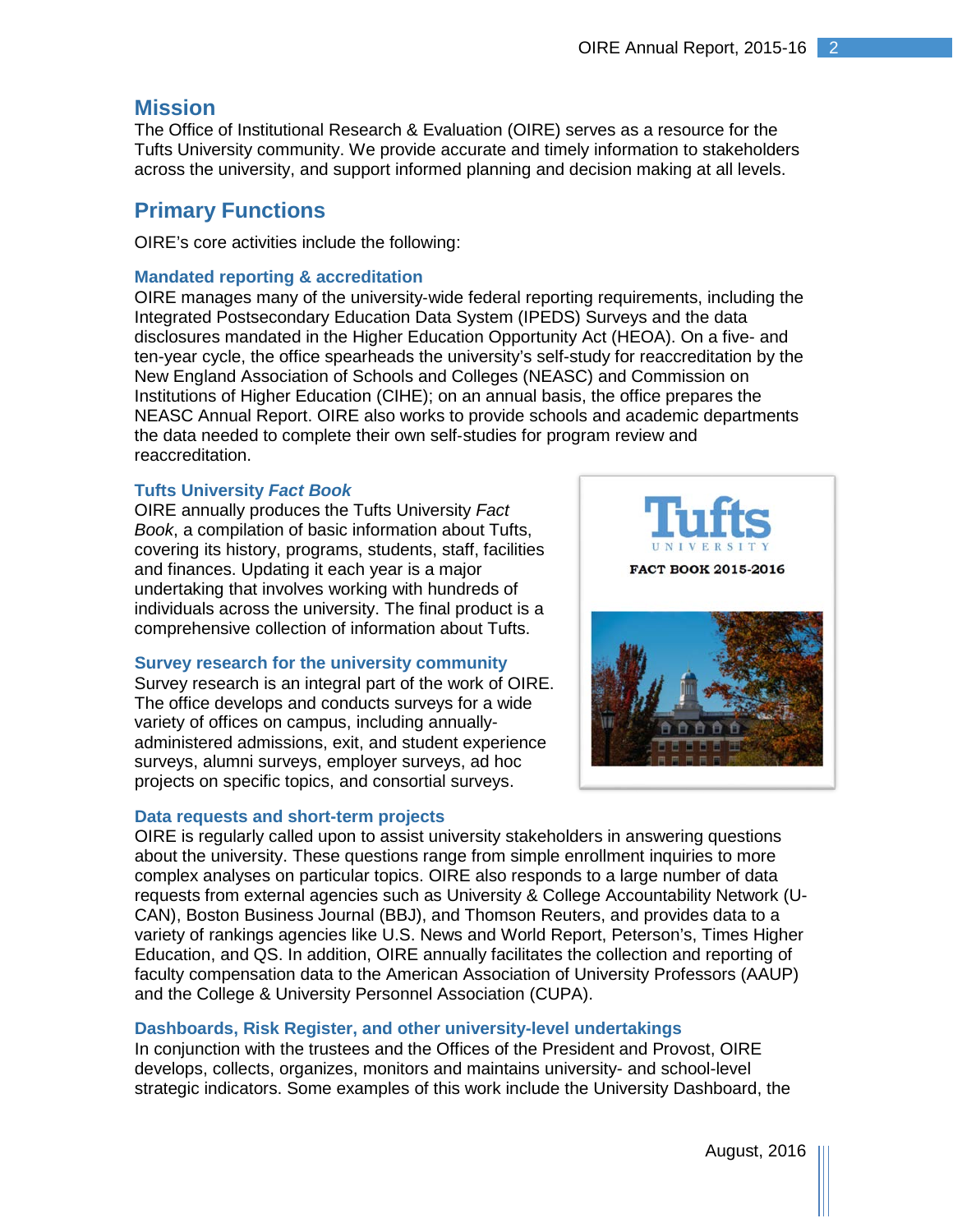Risk Register, the Trustees Academic Affairs Committee (TAAC) dashboards, and national and international rankings analyses.

#### **Consultations on survey design and data analysis**

In addition to doing our own survey work, OIRE also regularly consults with individuals across Tufts' campuses who are interested in doing their own surveys. We provide expertise in survey design, administration, and use of Qualtrics, the university's online survey tool. In addition, we work with campus stakeholders individually and in workshop settings on data analysis and visualization.

#### **Evaluation Work**

OIRE routinely works with members of the university community to design and conduct evaluations. We assist faculty in writing evaluation plans for grant proposals, perform evaluations for funded grant projects, evaluate campus programs such as the Tisch Scholars program, and consult with others on campus who are evaluating campus programs like BLAST, BEST, and the 1+4 Program.

#### **Business Intelligence and Data Integrity**

Since the implementation of the new student information system (SIS) and the associated new data warehouse, OIRE has been actively involved in issues of business intelligence and data integrity at Tufts. One member of the office staff works with TTS' Business Intelligence team two days a week, ensuring an open flow of communication between the two offices. OIRE has also led the effort to ensure the accuracy and accessibility of data in SIS and the data warehouse.

#### **Service to the university**

In addition to the Associate Provost, who sits on a number of university committees, almost all other members of OIRE staff serve on committees across the university. These include outcomes assessment committees on all three campuses, the Institutional Review Board, the Diversity and Inclusion Working Group, the Sexual Misconduct Prevention Task Force, the University Work/Life Balance Committee, and the IT Governance Administration Subcommittee. Members of the office also convene and lead the university-wide Tableau and Qualtrics Users Groups.

#### **Knowledge dissemination and service to the profession**

One of OIRE's points of pride is the service that it provides to the institutional research profession and the higher education community at large. Members of the office hold memberships in the North East Association for Institutional Research (NEAIR), the

Association for Institutional Research (AIR), EAIR (The European Higher Education Society), and the American Evaluation Association. The Associate Provost is a past president of both AIR and NEAIR, as well as a past chair of the Executive Committee of the National Postsecondary Education Cooperative (NPEC). OIRE staff routinely review conference proposals for the NEAIR and AIR annual conferences, serve on conference committees, and present at NEAIR and AIR on topical issues in institutional research. The OIRE staff also periodically publishes work in journals and books.



*06/03/2016 – New Orleans, LA – Research Analyst Emma Morgan presents "Instant Comparison: IPEDS Survey Files Working for You" at the AIR Annual Forum.*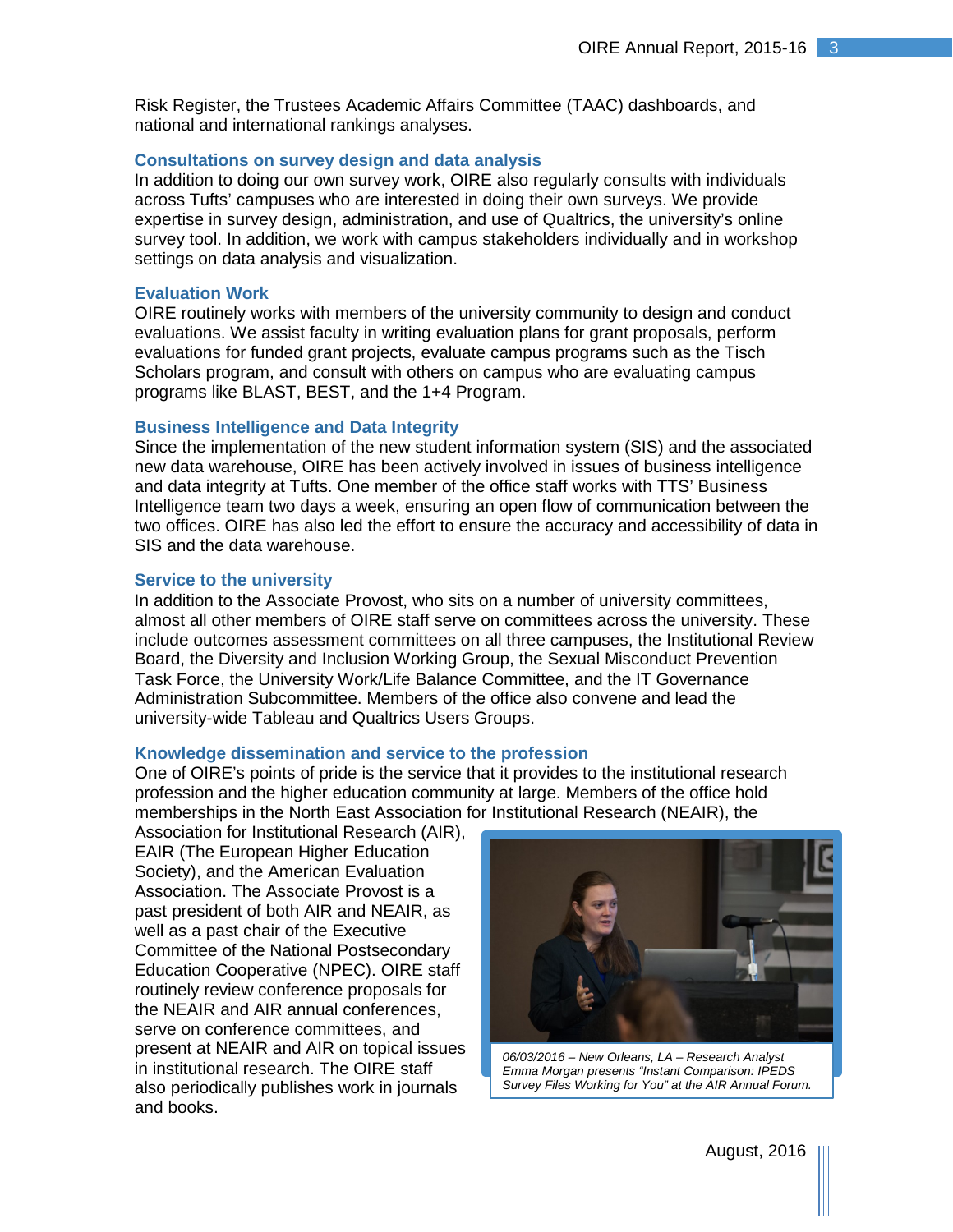## **Our work**

During the 2016 fiscal year, OIRE staff logged approximately 500 projects, the bulk of which were internal and external data requests (~160 projects) and survey-related work (~100 projects). Most of the remaining projects involved evaluation work, committee work, business intelligence and data integrity projects, mandatory reporting, accreditationrelated projects, and work on dashboards, strategic metrics, and the risk register. In addition, the two members of the office that sit on the SBER IRB reviewed 104 IRB proposals and modifications.



The following pages summarize some of our major projects in FY16.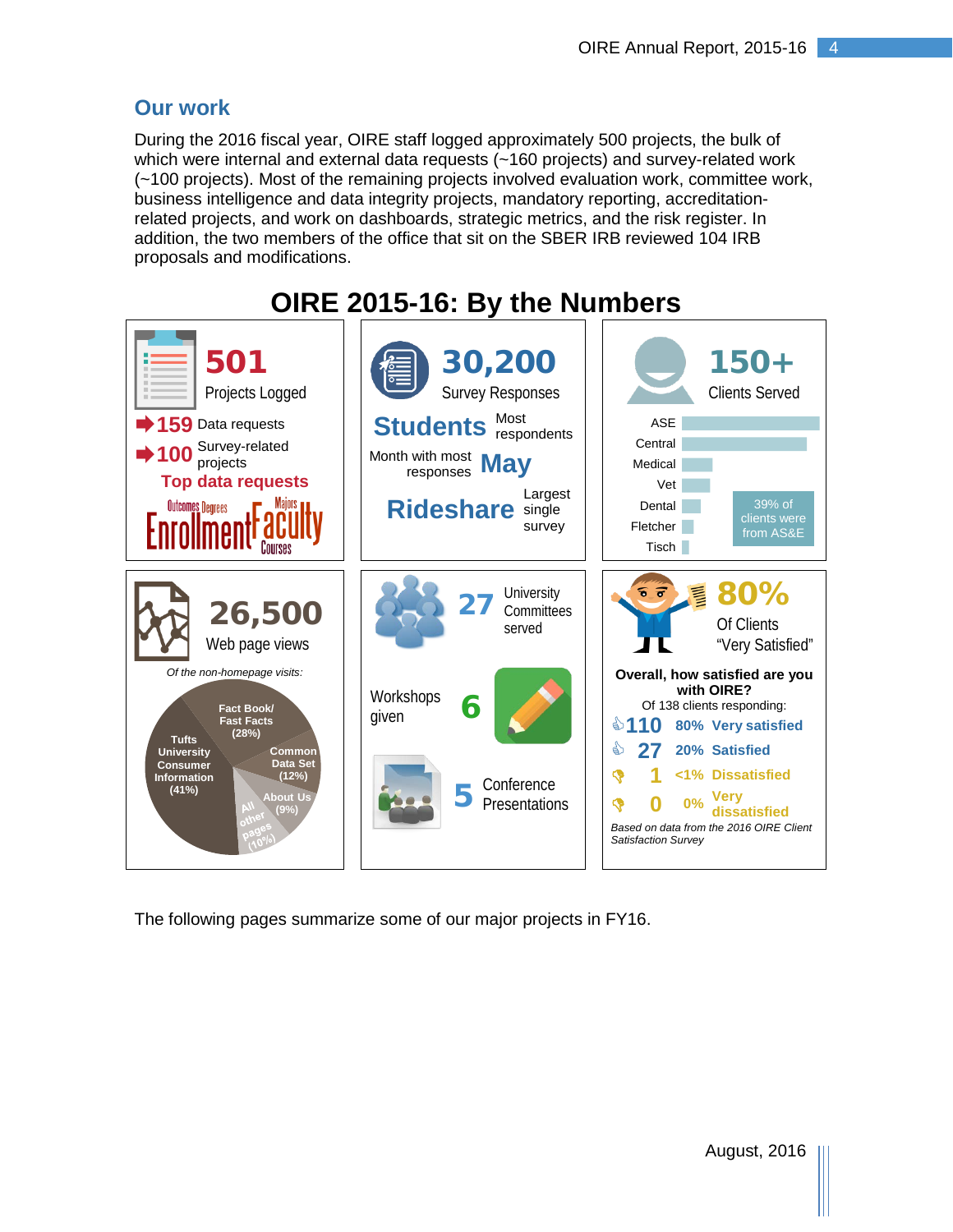# **Our Work - Highlights**

|                                            | <b>NEASC</b>                                                                                                                                                                                                                                                                                                                                                                        |                                                                                                                                    | <b>IPEDS</b>                                                       |                                                                                                                                                                                                                                                                                                                                                     |                                                                                                                                               | <b>HEOA</b>                                                                                                                                                                                                                                         |
|--------------------------------------------|-------------------------------------------------------------------------------------------------------------------------------------------------------------------------------------------------------------------------------------------------------------------------------------------------------------------------------------------------------------------------------------|------------------------------------------------------------------------------------------------------------------------------------|--------------------------------------------------------------------|-----------------------------------------------------------------------------------------------------------------------------------------------------------------------------------------------------------------------------------------------------------------------------------------------------------------------------------------------------|-----------------------------------------------------------------------------------------------------------------------------------------------|-----------------------------------------------------------------------------------------------------------------------------------------------------------------------------------------------------------------------------------------------------|
| <b>Mandated reporting</b><br>accreditation | • Serve as NEASC<br><b>Accreditation Liaison</b><br>. Work to resolve credit<br>hour issue raised during<br>last accreditation visit<br>• Manage substantive<br>change process related<br>to the SMFA at Tufts<br>• Continuous push to<br>develop sustainable<br>assessment programs;<br>serve on outcomes<br>assessment committees                                                 | • Serve as IPEDS<br>Keyholder & ensure<br>submissions<br>• Develop IPEDS<br>of SIS<br>• Maintain official<br>university statistics |                                                                    | timely and accurate data<br>reporting capabilities out                                                                                                                                                                                                                                                                                              |                                                                                                                                               | • Maintain Tufts<br><b>University Consumer</b><br>Information (TUCI) page<br>• About 40% of OIRE<br>web traffic goes to<br><b>TUCI</b> pages<br>· Top pages: net price<br>calculator, top<br>undergraduate majors,<br>veterans, graduation<br>rates |
|                                            | <b>Fact Book</b>                                                                                                                                                                                                                                                                                                                                                                    |                                                                                                                                    |                                                                    |                                                                                                                                                                                                                                                                                                                                                     |                                                                                                                                               | <b>Fast Facts</b>                                                                                                                                                                                                                                   |
| act Book<br>Jniversity<br>ட                | • Released in February/March<br>•100 printed copies<br>• Fact Book page is single most-visited<br>page on our website, accounting for a<br>fifth of all website traffic<br>• Approximately 400 views per month                                                                                                                                                                      |                                                                                                                                    |                                                                    | website                                                                                                                                                                                                                                                                                                                                             | • Released in December/January on our<br>• Fast Facts page accounts for about<br>8% of website traffic<br>• Approximately 150 views per month |                                                                                                                                                                                                                                                     |
|                                            | <b>Internal</b>                                                                                                                                                                                                                                                                                                                                                                     |                                                                                                                                    |                                                                    | <b>External</b>                                                                                                                                                                                                                                                                                                                                     |                                                                                                                                               | <b>Rankings</b>                                                                                                                                                                                                                                     |
| Data requests and short-<br>term projects  | . Over 130 requests for<br>data<br>• Primarily enrollment,<br>faculty info, course<br>enrollment, addresses,<br>student majors and<br>degrees awarded<br>• Key reports/analyses:<br>•Clearinghouse/<br>admissions<br>• AMCAS<br>• CUPA peer faculty<br>salary<br>• Graduation/retention                                                                                             | · AAUP; CUPA<br>• AICUM<br>$\cdot$ NEBHE<br>•CGS/GRE<br>• Boston Business<br>Journal<br>$\cdot$ UCAN<br>$\bullet$ NCAA             | • Academic Analytics<br>• Common Data Set<br>• Higher Ed Directory |                                                                                                                                                                                                                                                                                                                                                     |                                                                                                                                               | • Petersons<br>$\cdot$ GRUP<br>• Kiplinger<br>• US News<br>$\cdot$ QS<br>• Thomson Reuters<br>• Times Higher Ed                                                                                                                                     |
|                                            | <b>Dashboard &amp; Strategic Metrics</b>                                                                                                                                                                                                                                                                                                                                            |                                                                                                                                    |                                                                    |                                                                                                                                                                                                                                                                                                                                                     |                                                                                                                                               | <b>University Risk Register</b>                                                                                                                                                                                                                     |
| <b>Dashboards, Metrics</b><br><b>OfC</b>   | • Maintain metrics and template for<br>University Dashboard and TAAC<br>Dashboard; update three times a year<br>for trustee meetings<br>. Ongoing work in developing, collecting,<br>organizing and presenting strategic<br>metrics (done in close partnership with<br>trustees, provost, president and other<br>senior leadership)<br>• Develop & implement Diversity<br>Dashboard |                                                                                                                                    |                                                                    | • Create, maintain and disseminate<br>annual risk and compliance schedule<br>· Solicit data from key constituents and<br>stakeholders, follow-up and provide<br>data to Office of the EVP<br>• Serve as key contact for data requests<br>and questions<br>. Maintain integrity of reporting schedule<br>and risk and compliance template<br>changes |                                                                                                                                               |                                                                                                                                                                                                                                                     |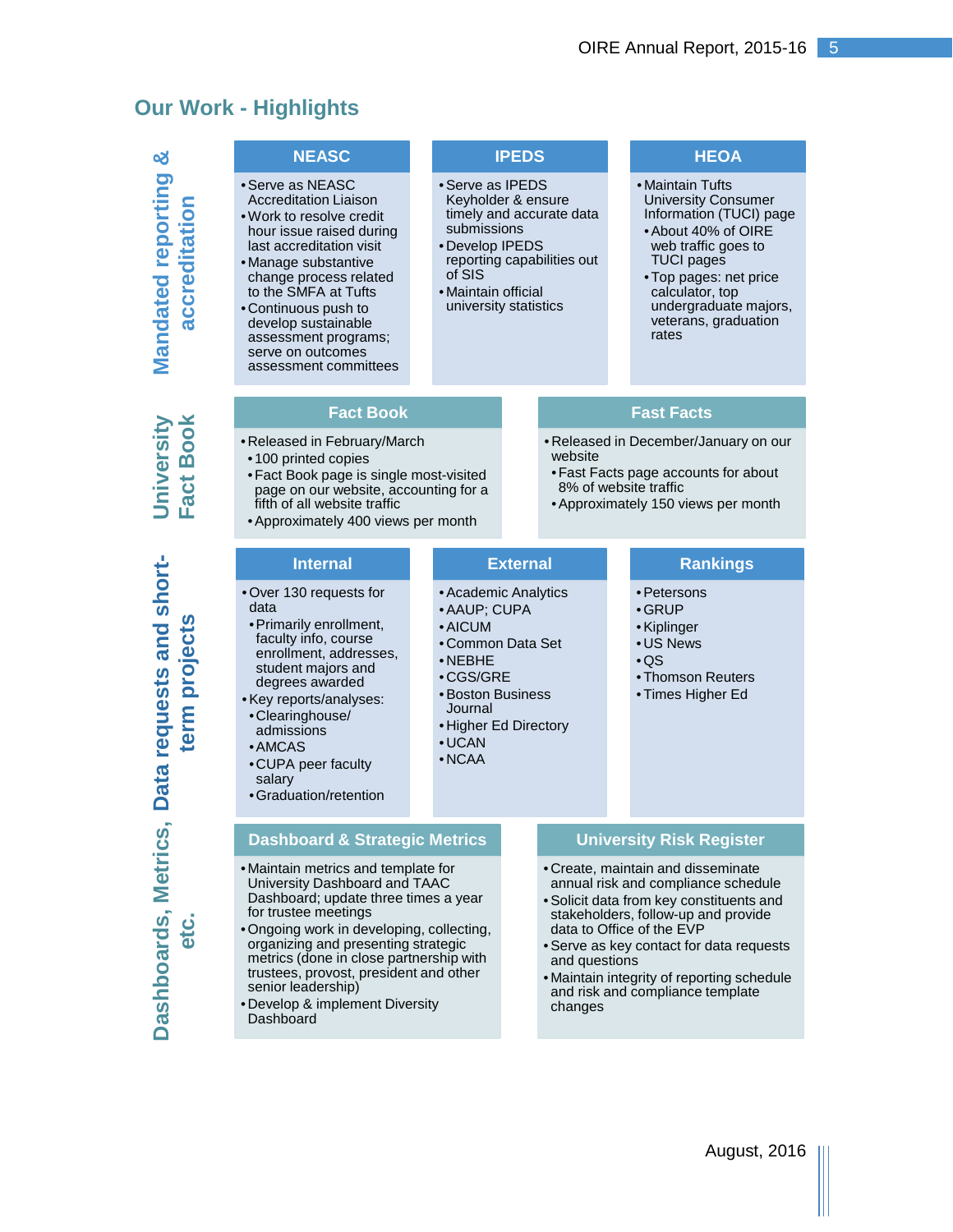# **Our Work - Highlights**

|                    | <b>Admissions</b>                                                                                                                                                                                                       | <b>Student Experience</b><br>(Undergrad.)                                                                                                                                                | <b>Student Experience</b><br>(Grad. & Prof.)                                                                                                                                                                                                                            |
|--------------------|-------------------------------------------------------------------------------------------------------------------------------------------------------------------------------------------------------------------------|------------------------------------------------------------------------------------------------------------------------------------------------------------------------------------------|-------------------------------------------------------------------------------------------------------------------------------------------------------------------------------------------------------------------------------------------------------------------------|
|                    | • Enrolling & Non-<br>Enrolling Surveys for:<br>• Graduate A&S and EN<br>• Undergraduate AS&E<br>• Dental<br>•Fletcher<br>•Cummings - Vet<br>• Admissions withdrawl<br>survey (Medical)                                 | • Orientation Survey<br>• First-year First-Week<br>• First-year and<br>Sophomore Surveys<br>• Dining Survey<br>• Art Gallery Survey<br>• Ears 4 Peers Survey<br>• Student-athlete Survey | • Fletcher Continuing<br><b>Student Survey</b><br>• Dining Survey<br>• Medford cost of<br>attendance survey                                                                                                                                                             |
| Survey<br>Research | <b>Faculty/Staff</b>                                                                                                                                                                                                    | <b>Faculty, Staff &amp;</b><br><b>Students</b>                                                                                                                                           | <b>Exit Surveys</b>                                                                                                                                                                                                                                                     |
|                    | • Dental Communications<br>Survey<br>• Catering Survey<br>• Dining Employee<br>Survey<br>• COACHE faculty survey<br>• International Research<br>& Teaching Survey<br>• TCDER Faculty Skills<br><b>Assessment Survey</b> | • Public Safety Survey<br>• Tisch Library Survey<br>• RideShare survey                                                                                                                   | • Graduating student<br>surveys for:<br>• AS&E Undergrad<br>(Senior Survey)<br>• GSAS & SOE (Grad)<br>•Fletcher<br>$\cdot$ PHPD<br>•Cummings - Vet                                                                                                                      |
|                    |                                                                                                                                                                                                                         |                                                                                                                                                                                          |                                                                                                                                                                                                                                                                         |
|                    | <b>Alumni</b>                                                                                                                                                                                                           | <b>UA/Comm.</b>                                                                                                                                                                          | <b>Other</b>                                                                                                                                                                                                                                                            |
|                    | • Alumni surveys for:<br>• PHPD<br>• Dental<br>•Cummings - Vet<br>• Engineering<br>• Medical (PGY-1)                                                                                                                    | • Class of 1966 survey<br>• Follow-up to last year's<br><b>Advancement Survey</b>                                                                                                        | • Parent Alcohol<br>Handbook survey<br>• Cummings - Vet:<br>• Ionizing Radiation<br>• Radiology Training<br>• Electronic Medical<br>Records<br>· Spiritual Interests<br>Survey<br>· Global Service Learning<br>Program Assessment<br>(Dental)<br>• CTSI Market Analysis |
|                    | <b>Workshops &amp; User Groups</b>                                                                                                                                                                                      |                                                                                                                                                                                          | <b>Survey Consulting</b>                                                                                                                                                                                                                                                |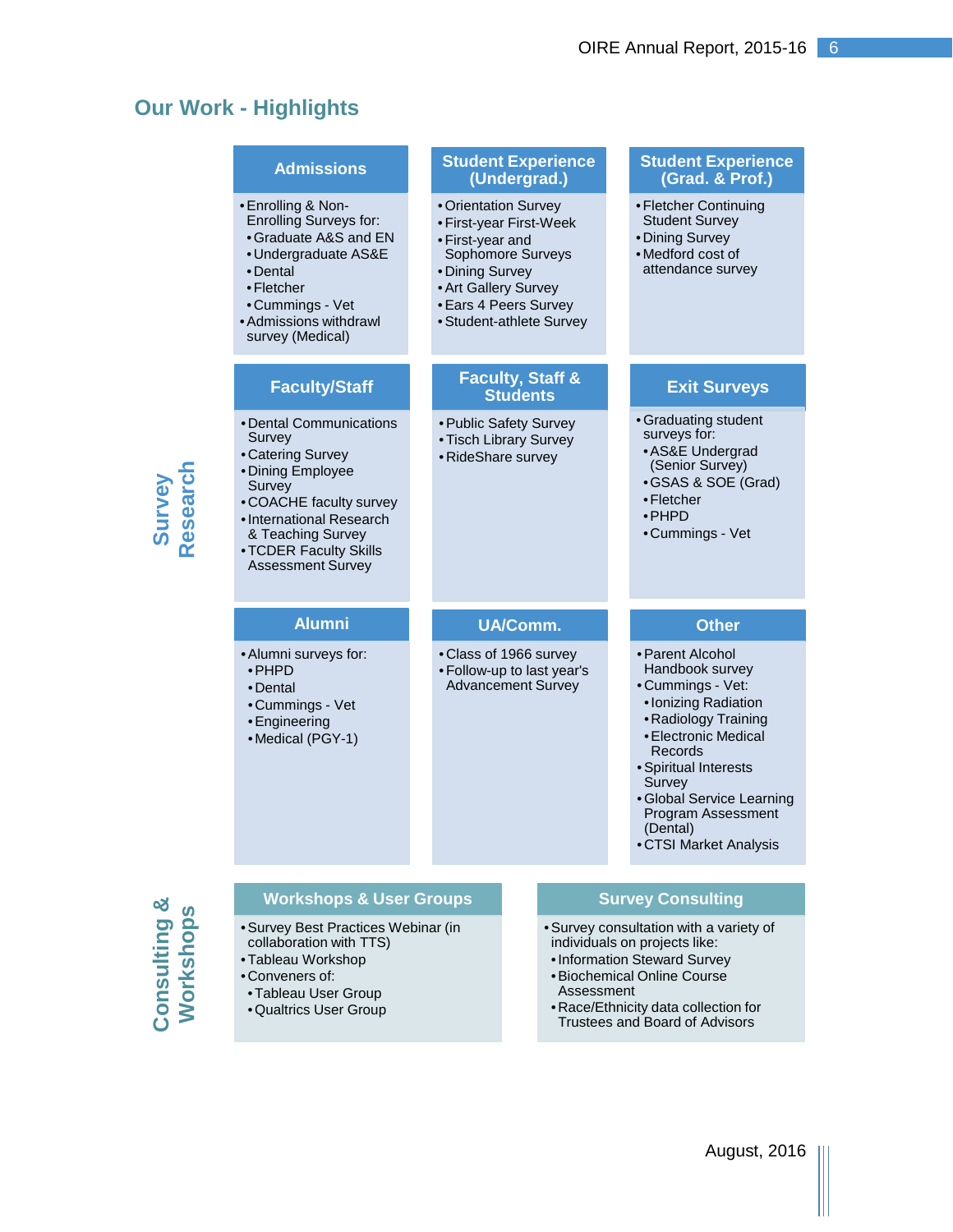# **Our Work - Highlights**

|                                                                              | <b>Evaluations</b>                                                                                                                                                                                                                                                                                                                                                                                                                                                                                                                                            |  |                                                                                                                                                                                                                                                                                                                                  | <b>Focus Groups</b>                                                                                                                                                                                                                                                                                                                                                                                                                               |  |  | <b>Surveys</b>                                                                                                                                                                                                                                             |
|------------------------------------------------------------------------------|---------------------------------------------------------------------------------------------------------------------------------------------------------------------------------------------------------------------------------------------------------------------------------------------------------------------------------------------------------------------------------------------------------------------------------------------------------------------------------------------------------------------------------------------------------------|--|----------------------------------------------------------------------------------------------------------------------------------------------------------------------------------------------------------------------------------------------------------------------------------------------------------------------------------|---------------------------------------------------------------------------------------------------------------------------------------------------------------------------------------------------------------------------------------------------------------------------------------------------------------------------------------------------------------------------------------------------------------------------------------------------|--|--|------------------------------------------------------------------------------------------------------------------------------------------------------------------------------------------------------------------------------------------------------------|
| Evaluation<br>Work                                                           | • Tisch Scholars<br>$\cdot$ EPT2<br>•1+4 Program<br>• Letters of support for<br>faculty grant proposals                                                                                                                                                                                                                                                                                                                                                                                                                                                       |  | •1+4 focus groups<br>• Graduate Student<br>Climate focus groups                                                                                                                                                                                                                                                                  |                                                                                                                                                                                                                                                                                                                                                                                                                                                   |  |  | • First-year engineering<br>course evaluations<br>• Postbaccalaureate<br><b>Research Program</b><br>(PREP) Evaluation<br>• Pre- and Post-surveys<br>for faculty mentors &<br><b>PREP</b> scholars                                                          |
|                                                                              | <b>Committee Membership</b><br>(OIRE Staff)                                                                                                                                                                                                                                                                                                                                                                                                                                                                                                                   |  |                                                                                                                                                                                                                                                                                                                                  |                                                                                                                                                                                                                                                                                                                                                                                                                                                   |  |  | <b>Committee Membership</b><br>(Associate Provost)                                                                                                                                                                                                         |
| Committee<br>Work                                                            | • Outcomes Assessment Committees<br>(Cummings, Dental, Engineering,<br>Liberal Arts)<br>• Sexual Misconduct Prevention Task<br>Force<br>• Title IX Adjudication/Liason<br>• Diversity & Inclusion Working Group<br>• Faculty Information System (FIS)<br><b>Working Group</b><br>• FIS Steering Committee<br>• IT Governance Administrative<br>Subcommittee<br>• Information Stewardship Subcommittee<br>• Social, Behavioral and Educational<br>Research (SBER) IRB<br>• Residential Strategies Working Group<br>· University Work/Life Balance<br>Committee |  |                                                                                                                                                                                                                                                                                                                                  | • Academic Council, Administrative<br>Council<br>• Information Stewards subcommittee<br>(co-chair)<br>• IT Advisory Committee<br>• SIS Steering Committee<br>• Housing Study Workng Group<br>· University Work/Life Balance<br>Committee<br>• Residential Strategies Working Group<br>· Risk and Compliance Committee<br>· Social, Behavioral and Educational<br>Research (SBER) IRB<br>• Faculty Information System (FIS)<br>Executive Committee |  |  |                                                                                                                                                                                                                                                            |
|                                                                              | <b>Service</b>                                                                                                                                                                                                                                                                                                                                                                                                                                                                                                                                                |  | <b>Presentations</b><br>(NEAIR, AIR, EAIR)                                                                                                                                                                                                                                                                                       |                                                                                                                                                                                                                                                                                                                                                                                                                                                   |  |  | <b>Workshops</b>                                                                                                                                                                                                                                           |
| <b>Dissemination</b><br>profession<br>$\mathbf{c}$<br>Knowledge<br>& Service | $\bullet$ NEAIR 2015 and AIR<br>2016 Conference<br>proposal reviewers<br>• NEAIR Membership<br>Committee member/<br>Newcomers Coordinator<br>• AIR Forum Program<br>Committee member                                                                                                                                                                                                                                                                                                                                                                          |  | • We're number 80?!<br>Placing rankings in<br>context for leadership<br>• Instant Comparison:<br><b>IPEDS</b> survey files<br>working for you<br>• Is Bigger Better? Text<br>box size in online<br>surveys<br>• The role of IR in<br>conducting Climate<br>Surveys (Workshare)<br>• Transitioning to<br>Leadership in IR (Panel) |                                                                                                                                                                                                                                                                                                                                                                                                                                                   |  |  | • Survey Best Practices<br>(NEAIR 2015, AIR<br>2016<br>• Introduction to SPSS for<br><b>Institutional Research</b><br>(NEAIR 2015; 2015<br>NEAIR Summer drive-in<br>workshop)<br>• Introduction to Linear<br>and Logistic Regression<br>in SPSS (AIR 2016) |

August, 2016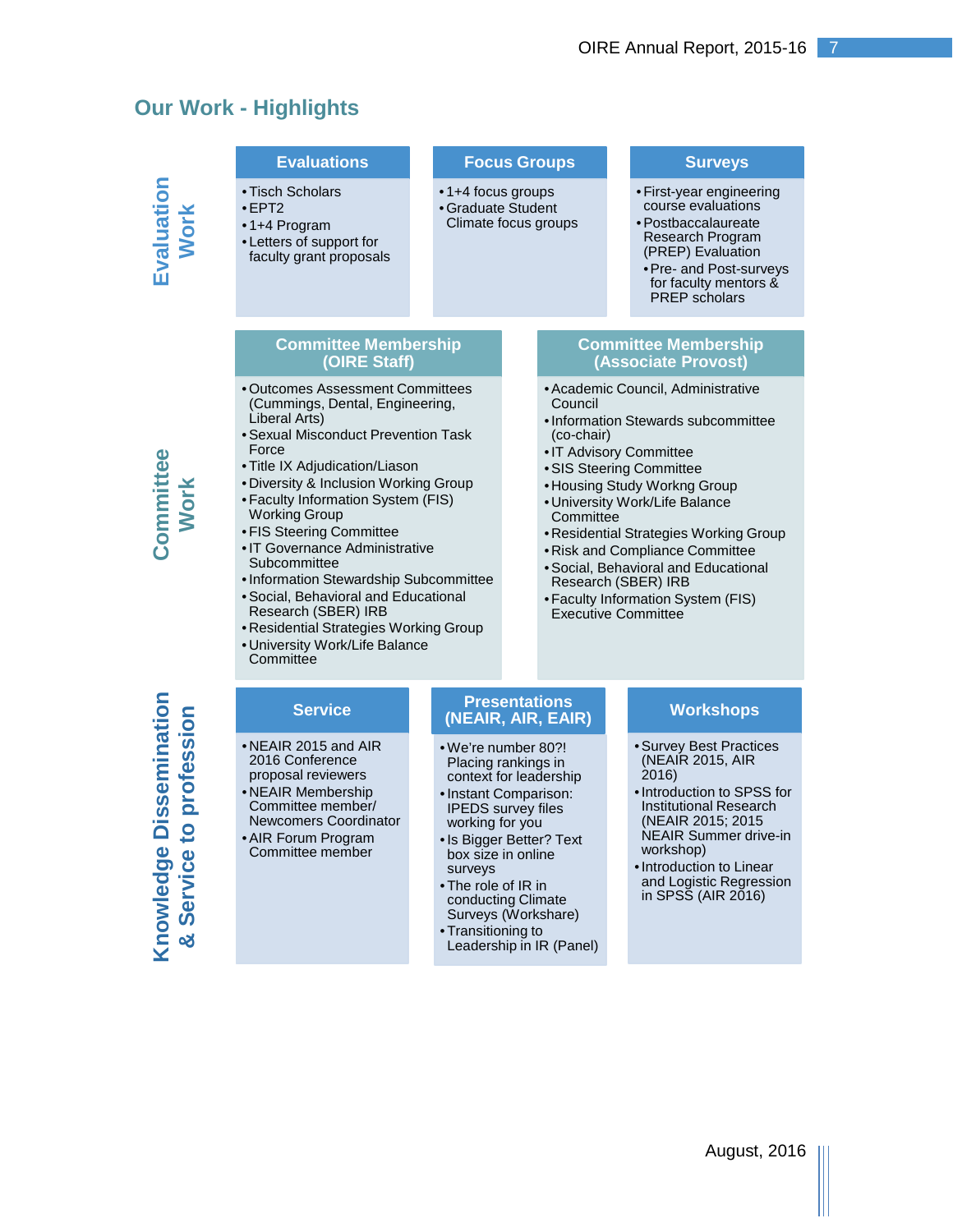# **Our Staff**

In FY2016, the Office of Institutional Research and Evaluation consisted of 9.2 FTE staff. Two successful searches were conducted during FY2016: one to fill the Research Analyst position vacated by Katia Miller, and one to fill the Research Analyst position vacated by Jennifer May. Don Smith was hired to replace Katia Miller; he comes to us from the market research world, where he has worked as a market analyst and a brand ethnographer. Steven Babbin was hired to replace Jennifer May; he assumed the job upon completion of a Postdoctoral Research Fellowship at the Geisel School of Medicine at Dartmouth College. In addition, Emma Morgan's two-year appointment was transitioned to a nonterm-limited position, which will allow her to continue her work developing and collecting strategic metrics for the trustees, Provost and President.



**Dawn Geronimo Terkla** Associate Provost of **Institutional Research** Assessment, & Evaluation

**Jessica Sharkness** Senior Associate Director





**Lynne Freeman Special Projects Administrator** 

**Christina Butler** Business/Research Analyst





**Lauren Conoscenti Senior Research Analyst** 

**Steven Babbin** Research Analyst (began FY17)





**Rebecca Hatch** Research Analyst

**Emma Morgan** Research Analyst





**Don Smith** Research Analyst (New in FY16)

**Stephanie Topping** Associate Director (Part-time)







*06/02/16 – New Orleans, LA – Research Analyst Emma Morgan, Senior Research Analyst Lauren Conoscenti, Senior Associate Director Jessica Sharkness, and Associate Provost Dawn Terkla reunite with former Research Analyst Dana Weigel at the AIR Annual Forum.*